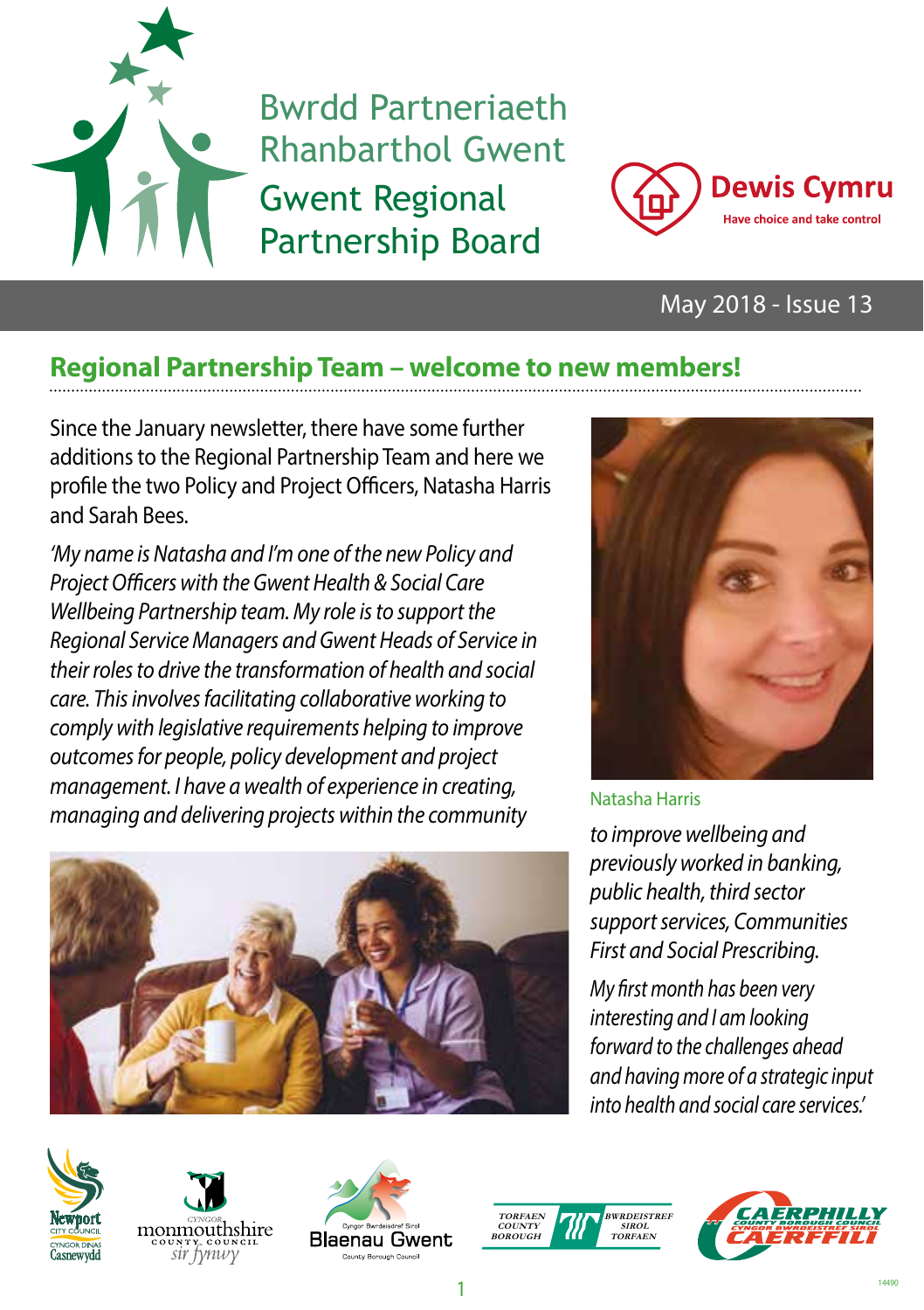### **Continued:**



Sarah Bees

*'I'm Sarah and I am also one of the new Policy and Project Officers with the Gwent Health & Social Care Wellbeing Partnership team. My role is to support the Regional Service Managers and Gwent Heads of Service in their roles to drive the transformation of health and social care. My specialism is communications/public relations and I have spent the last seven years in a range of roles within Social Services predominantly working with the South East Wales Shared Lives Scheme. I have thoroughly enjoyed my first few weeks in this new role having already learnt a great deal from my colleagues. I am excited for the future and look forward to being part of some fantastic work'*

A number of people have asked as to the 'who's who' in the regional team so the organisation chart below sets this out.



If you have any queries as to 'who's who' in the regional partnership team or want to know more, then do feel free to contact members of the team on the e-mail addresses given.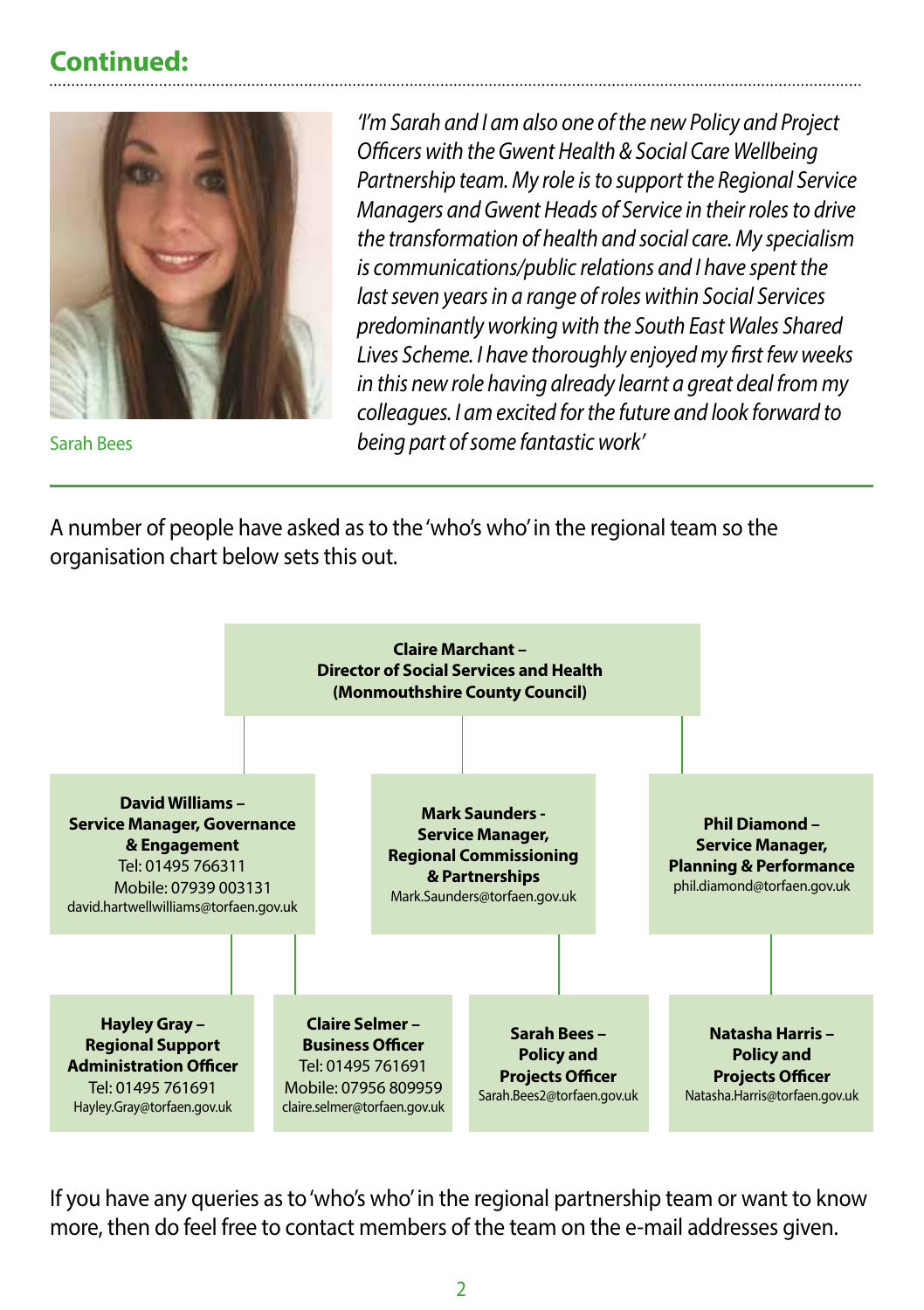### **Regional Working – what else?**

The last regional newsletter set out how areas of integrated working that were already in place before the Social Services and Wellbeing Act have been brought in to the five strategic partnerships under the Regional Partnership Board (RPB), but yes, it is a complex picture and this time we try and show how a number of 'cross cutting' bodies also report in to RPB and Leadership Group so that matters such as commissioning and workforce are also considered by all Health and Social Care partners.



(Green boxes donate statutory functions for ABUHB that should inform partnership discussion, and so come to Leadership Group and RPB)

If you want to know more about the strategic partnerships then contact: David Williams, Service Manager for Governance & Engagement:

 $\boxtimes$  david.hartwell.williams@torfaen.gov.uk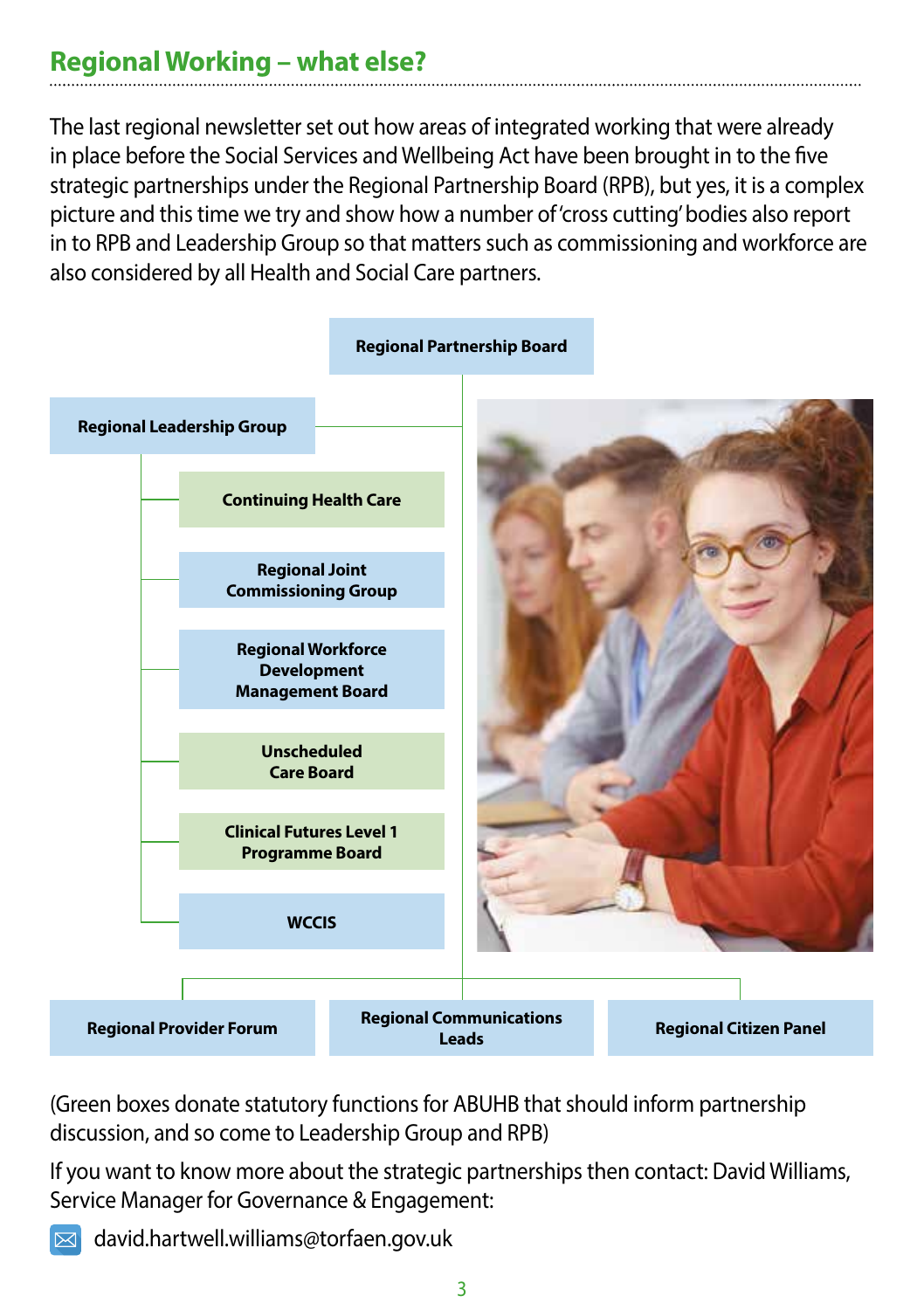## **Taking a co-production approach to Advocacy**



Advocacy co-production workshop, Rodney Parade, Newport

Some work was started – falling out of a review of services commissioned by local authorities and ABUHB – to look at advocacy services provided in the Gwent region.

Advocacy is seen as a 'golden thread' running through the Social Services and Wellbeing Act, as well as being a dedicated Part (Part 10) of the Act. In light of this – and perhaps appropriately – commissioners in social care in the region have linked with the Golden Thread Advocacy project (GTAP) to propose a whole region approach to how advocacy is provided, in particular what the Act sets out as Independent Professional Advocacy.

There was agreement by Heads of Adult Services to take a regional approach to commissioning of Independent

Professional Advocacy (set out in the Act) for Adults, and commissioners agreed to extend that regional approach to all types of advocacy for adults.

There is already a regional approach to commissioning advocacy for Children, and this has been in place for two years. A small steering group of commissioners and members of the regional partnership team proposed working with GTAP to take a 'co-production' approach to developing a regional advocacy strategy – and two sessions were held in mid-March, linking with the Wales Co-production Network. The events were held in Ebbw Vale and Newport, with around 50 people at each, including commissioners, current service providers, carers, citizens, and service providers who are not actually commissioned – but do give a service.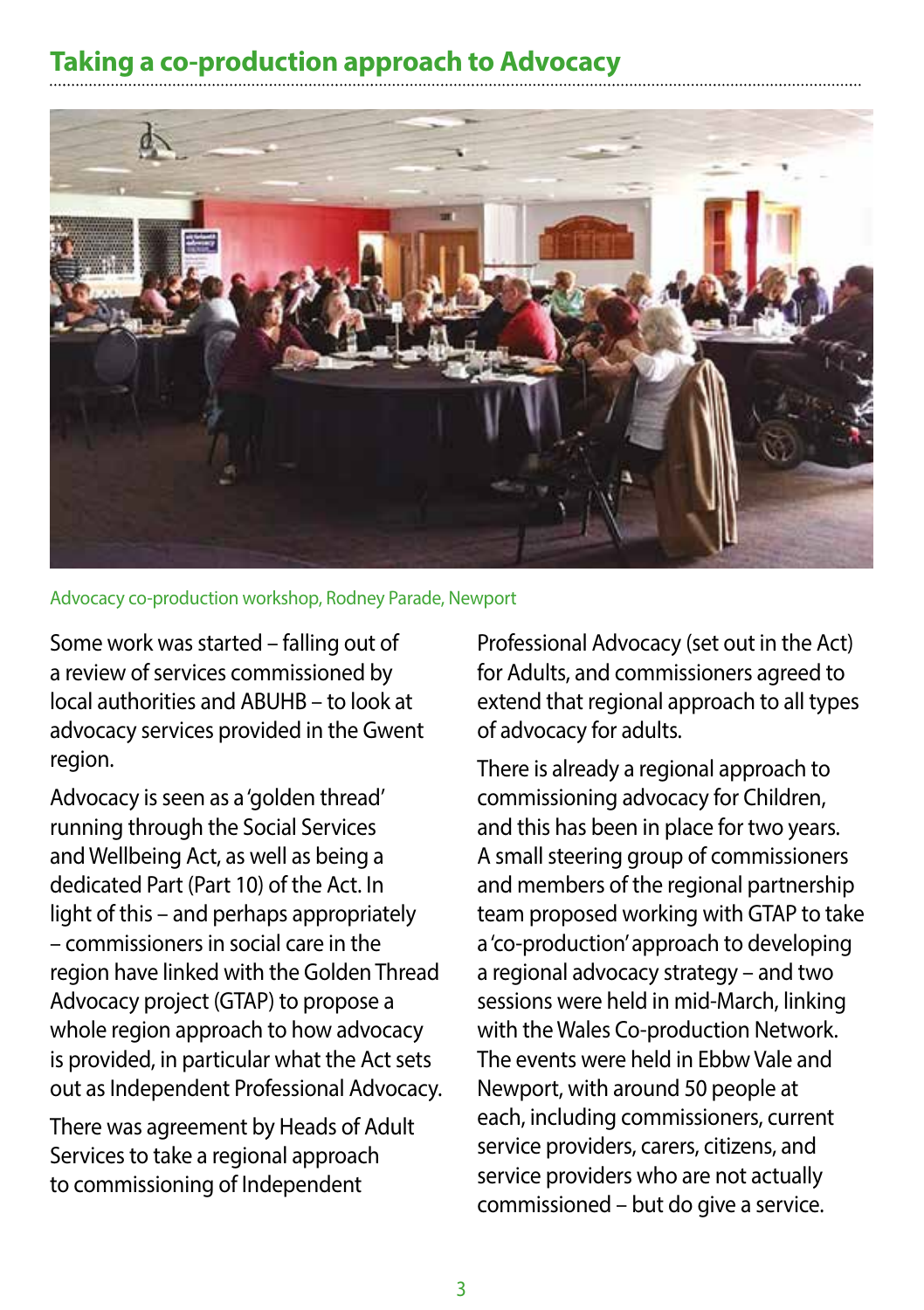## **Continued:**

An 'open space' approach was taken, with a single question – 'what are the key issues to be addressed in co-producing the Gwent Regional Advocacy strategy?'

Anyone present could raise a topic and these were then allocated to a table discussion. In all there were 3 x 6 table discussions – with a lot of energy and enthusiasm in the room.



### *Comments from sessions*

A summary report is now being prepared and an outline strategy framework, drawing on what came out of the session – with feedback to all participants (who confirmed that they want to stay involved in the process)

If you want to know more or get involved then contact Chris Hooper at

 $\boxtimes$  chris.hooper@torfaen.gov.uk

# **Social Care Wales Facilitation Grant - RISCA Training**

Social Care Wales, the new body that came into being in April 2017, to take the lead for workforce development and social care strategic planning and research, replaced what had been the Care Council for Wales and the Social Services Improvement Agency.

They have identified three key strategic areas of work to be taken forward at a national and regional level, including:

- Supporting the implementation of the Care and Support at Home Strategy (5 year plan)
- Supporting the development of a Careers, Recruitment and Retention Framework
- Raising awareness and supporting engagement in the development of training materials for the Regulation & Inspection of Social Care (Wales) Act 2016

To take this forward Social Care Wales have allocated Facilitation Grant funding to regions, including Gwent. Part of this funding has been used to employ a fixed term Facilitation and Engagement Officer who has joined the Regional Transformation Team whilst also working closely with the Workforce Development Managers in each of the five local authorities in the region.

We welcome Chris Hooper, who has taken up this post from having worked in Children's Services in Newport. If you have ideas or suggestions for events or want to know more about the Facilitation Grant and what it can be used for, then please contact

Chris.Hooper@torfaen.gov.uk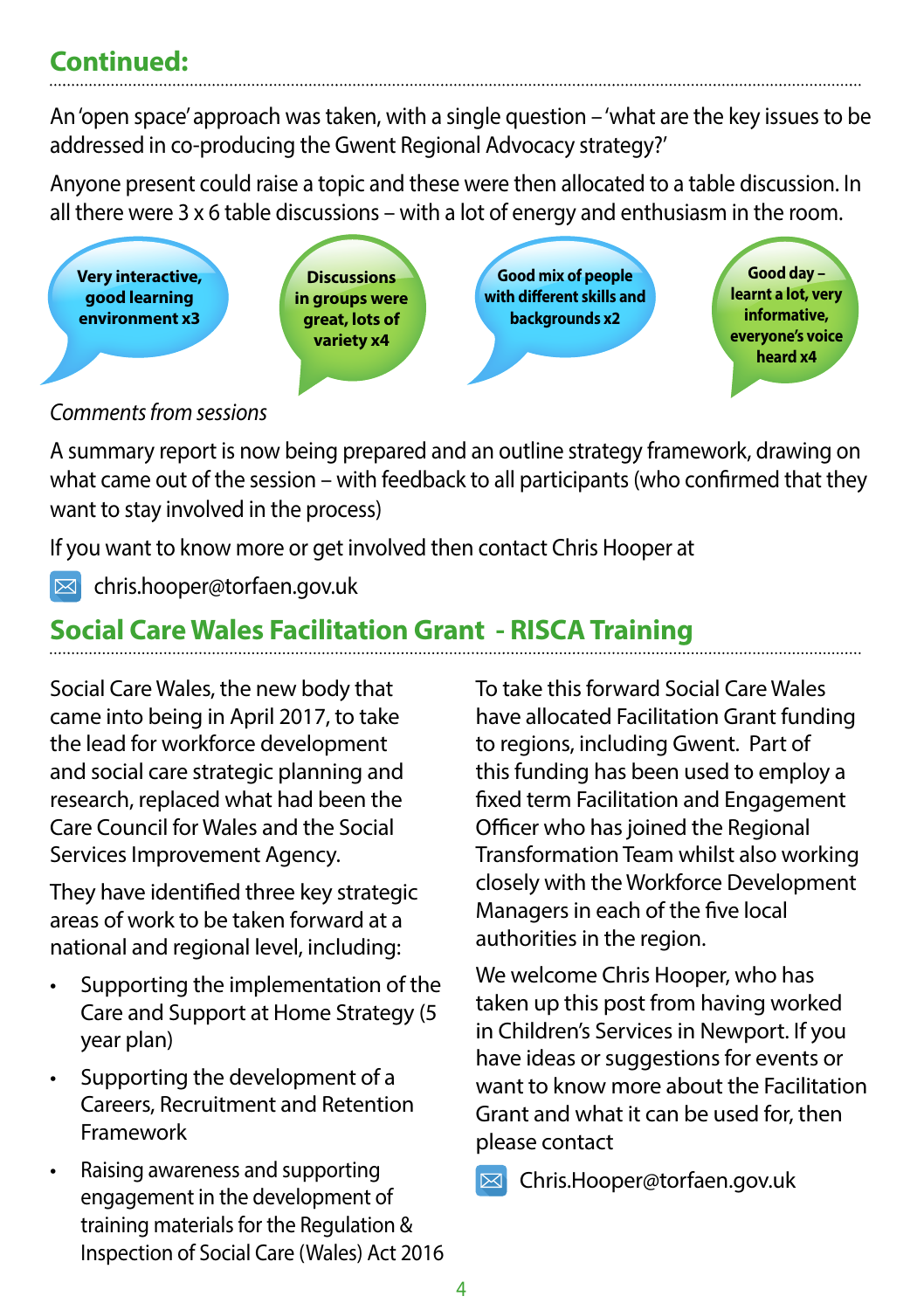### **Regional Partnership Board – who's who?**

The January newsletter started to profile members of the Regional Partnership Board, looking at the Chair and Vice Chair. In this issue we consider two other members:

#### **Judith Paget – Chief Executive (Aneurin Bevan University Health Board)**

Judith was appointed Chief Executive of Aneurin Bevan University Health Board in October 2014. Judith joined the Health Board as Director of Planning & Operations on 1st October 2009 and subsequently became Chief Operating Officer/Deputy CEO before her appointment as Chief Executive.



Judith was appointed Chief Executive of Aneurin Bevan University Health Board in October 2014. Judith joined the Health Board as Director of Planning & Operations on 1st October 2009 and subsequently became Chief Operating Officer/Deputy CEO before her appointment as Chief Executive.

In 2000 Judith returned to Gwent as General Manager of Caerphilly Local Health Group and was subsequently appointed the Chief Executive of Caerphilly Local Health Board. In August 2007 she was seconded as Interim CEO of Powys Teaching Local Health Board where she remained until October 2009.

Judith was awarded a Companionship of the Institute of Health Service Managers in 2012. In June 2014, Judith won the Institute of Directors – Director in Public Service Award for Wales.

### **Councillor Carl Cuss - Cabinet Member (Caerphilly County Borough Council)**



Cllr. Carl Cuss serves as Cabinet Member for Caerphilly County Borough Council, responsible for the Social Care and Wellbeing

Cllr. Cuss lives in Rhymney where he was born and now serves as local ward member. Growing up in Rhymney, Cllr. Cuss attended Upper Rhymney Primary School and Rhymney Comprehensive School where he currently serves as a Governor of both schools.

Cllr. Cuss went on to study Community Development with the University of Newport and also supporting learners with Basic Skills Needs at the former Coleg Morgannwg School.

Cllr. Cuss started his working career with the Communities First Programme helping those in his local area. He then took up a role with a disability charity called AbilityNet before moving on to the University of Wales, Newport, for a European Funded project helping people get back into employment through developing skills and accessing training.

Starting his political career in 2012, Cllr. Cuss was the youngest elected Councillor at the time, at the age of 21. In addition to his local ward duties and role as Cabinet Member he has also worked in the constituency office of former MP Dai Havard for Merthyr Tydfil & Rhymney and has recently started to working for Cardiff Central MP Jo Stevens as her Senior Caseworker. Community engagement is high on the agenda for Cllr. Cuss who serves on a number of community groups including the Pen y Dre Tenants & Residents Association, Ael y Bryn Community Centre and The Rhymney Trust. He is an avid sports fan with a particular passion for Rugby and Cricket.

The portfolio for the Social Care and Wellbeing includes the following service areas;

Adult Social Care • Children's Social Services • Integration with Health Services